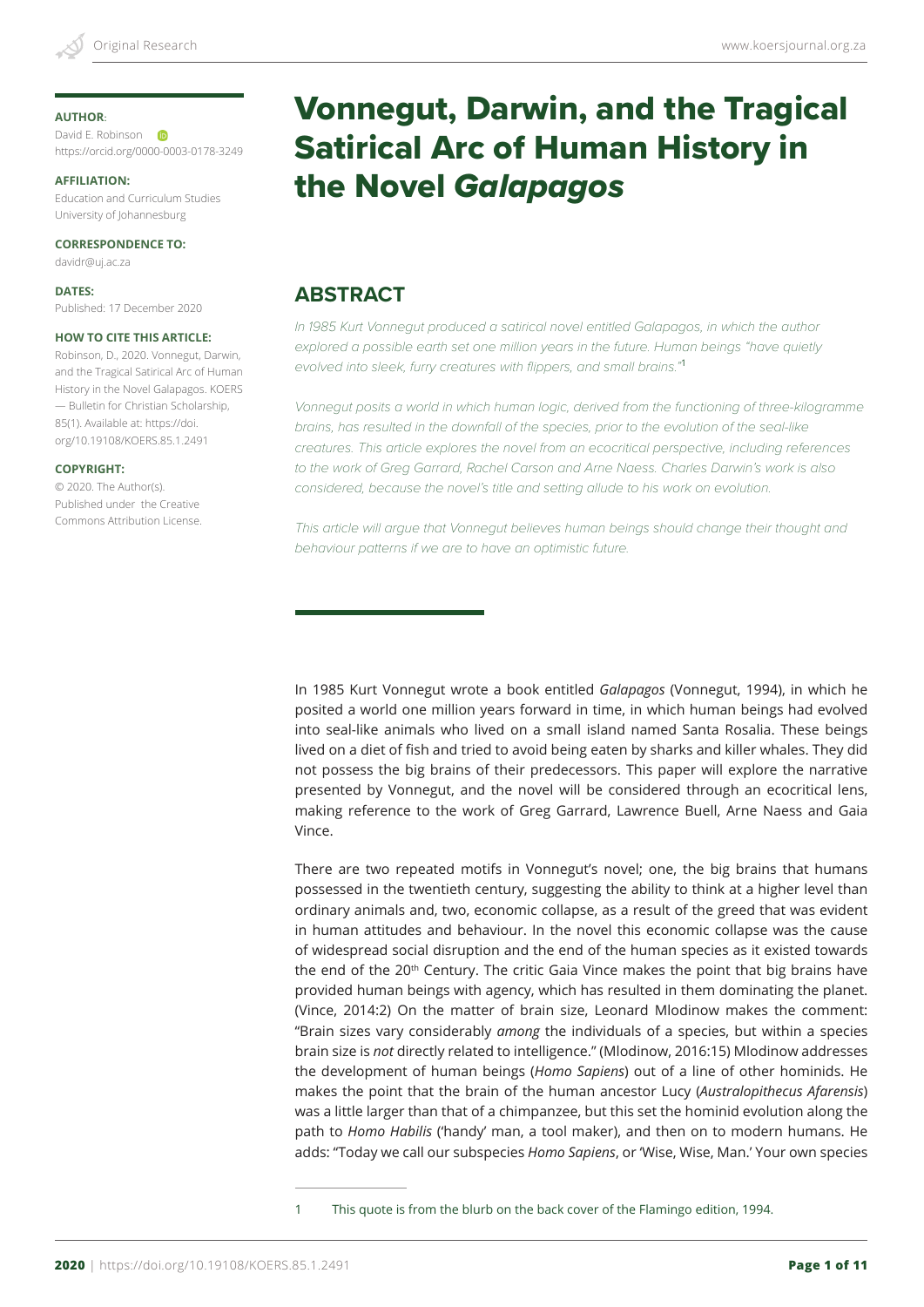ends up with a name like that when you get to choose it yourself" (Mlodinow, 2016:20). This comment is worthy of Vonnegut himself. However, the big brains do not ensure that humans act in the interests of all living beings on the planet; instead, a sense of self-interest is found in many human decisions.

The main feature of the plot in *Galapagos* that draws all the characters together is the intended voyage named The Nature Cruise of the Century. Ostensibly a voyage to the Galapagos Islands in a sort of homage to Charles Darwin and his discoveries, the voyage is in fact a cynical money-making scheme (Vonnegut, 1994:106). The organisers of the cruise have no inherent interest in the study of nature or its phenomena. Rather, they use nature as a resource to attempt to generate income. Bobby King, who organises the cruise, is only interested in the marketing possibilities in order to make money. In his discussion with Mary Hepburn, one of the passengers, it is apparent that he explores her personal history not because she has value in herself, but because there is the opportunity to use her biography as leverage to generate public interest in the cruise (Vonnegut, 1994:78-81). However, once it is believed that Jackie Onassis will be joining the cruise, King is no longer interested in Mary Hepburn, because the former president's wife is a celebrity whereas Mary is a mere school teacher. Despite the claims about Mrs Onassis intending to join the cruise, this does not in fact happen (Vonnegut, 1994:100).

The ship in the novel, *Bahia de Darwin*, is an allusion to Darwin's travels in the *Beagle*, published in the book *The Voyage of the* Beagle (Darwin, 1987:25-27). Vonnegut specifically refers to Darwin's travels several times and makes reference to the work of the naturalist directly in the name of the twentieth century ship. The ship in *Galapagos* travels haphazardly (Vonnegut, 1994:198) under the command of a captain who does not have any seamanship, and ends up on the most northern of the Galapagos Islands purely by chance (Vonnegut, 1994:208).

By contrast *The Beagle* travels to various places, including the Galapagos Islands, with a sense of purpose. The voyage lasts for five years (Darwin, 1987:vii) and the ship travels around the world, starting in Britain, crossing the Atlantic, stopping at various places in South America, and after crossing the Pacific, in Australia, and thereafter in Mauritius, before returning to Britain. The people on the ship, including Darwin, are engaged in scientific enquiry, which includes observation, comparison and contrast, and categorization.

Vonnegut's novel presents us with a possible human future that is unexpected – who among us would expect that the human species would evolve into seal-like beings with smaller brains than we currently have? In the early 21st Century humans value big brains, because these provide us with the ability to make decisions. Decision-making is part of our muchvalued agency. It is through agency that we are empowered to affect our own purposes and destinies. Vonnegut, however, locates human tragedy in the realm of human cognition. Our thoughts, and the choices and actions arising from them, have consequences with regard to our pursuit of wealth and our moral codes.

On the page preceding Part One of the novel, Vonnegut poses this statement:

### *In spite of everything I still believe people are good at heart* (Anne Frank 1929-1945) (Vonnegut, 1994: no page number).

This is a moving statement, knowing, as the reader does, that Anne Frank was the victim of discrimination and finally died because of being categorised as the Other. However, Vonnegut could be using this as a satirical comment; are people really good at heart? The novel he presents to us provides a few characters who act out of good will, but most are either self-centred or ignorant, and unable to make just moral choices. It is also notable that big brains do not necessarily imply an ability to make better moral choices.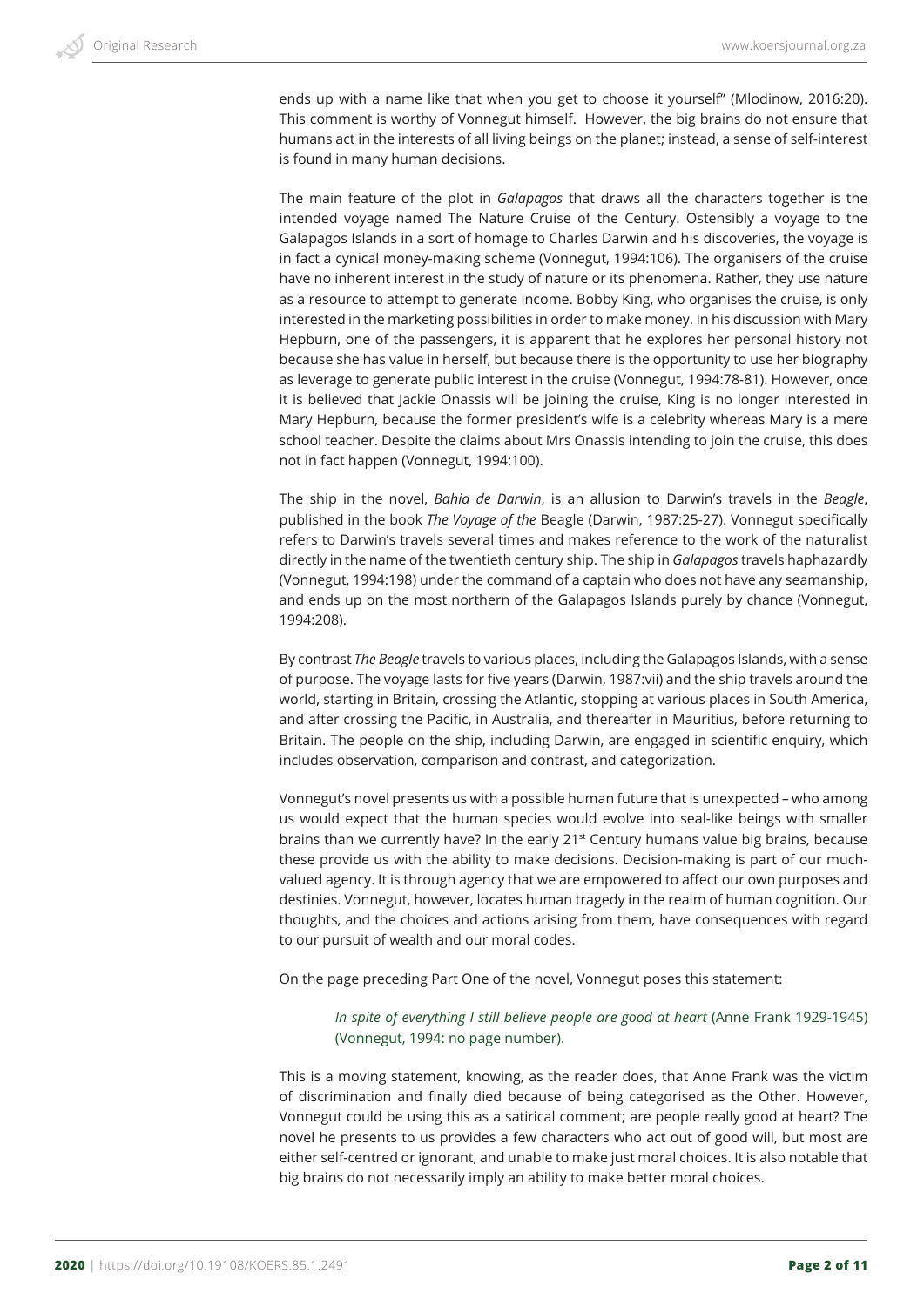Importantly, in the novel there are episodes which fall outside of what we might regard as reasonable expectations. This type of event has an effect on our ability to make choices. An example of this is when Andrew MacIntosh and Zenji Hiroguchi are killed by Geraldo Delgado, who is a paranoid schizophrenic in the military. He has live ammunition and kills them because he is hallucinating (Vonnegut, 1994:122-125). This type of deadly episode is beyond expectation, because big brains tend to accept that other big-brained individuals share a common understanding of reality. Hallucination and its consequences – in this case, death through being shot – are not expected. This is a comment on human fallibility; despite our big brains we do not have an omniscient understanding of our world and our roles in it.

The novel is presented in two parts, and the narrator is an omniscient voice, but initially very little information is provided about the narrator – the reader does not know who the narrator is in terms of the development of the plot. It is in the second part that some of the mystery about the narrator is explained. The narrator is Leon Trout, and he died in a shipyard accident in Malmo, Sweden, where the ship *Bahia de Darwin* was built (Vonnegut, 1994:177). Leon Trout remains with the ship as a ghost and narrates the story. Significantly, his father, the novelist Kilgore Trout, a character who appears in several of Vonnegut's novels (Klinkowitz, 2011:125, Marshall, 2017:138) has died prior to Leon's death. Intermittently Kilgore speaks to Leon, suggesting that he should move on, into the afterlife, but Leon chooses not to do this. It is during one of these exchanges that Kilgore speaks to Leon about humans:

Need I tell you that this once beautiful and nourishing planet when viewed from the air now resembles the diseased organs of poor Roy Hepburn [Mary Hepburn's deceased husband] when exposed at his autopsy, and that the apparent cancers, growing for the sake of growth alone, and consuming all, are the cities of your beloved human beings (Vonnegut, 1994:204).

This association of human civilization with disease, and the destruction of the planet, is expanded in further statements by Kilgore. It is notable that the negative effects of human actions are seen to corrupt the planet itself – the vast environment spinning in space is presented as diseased and compared to the failed organs of a cadaver. The implication is that, through human action, the planet has been compromised as a place to inhabit. The same human ability to create Mandarax, an advanced piece of technology (Vonnegut, 1994:55) that can translate a thousand languages, has brought catastrophe upon humanity and the planet.

Kilgore also makes the following comment:

Need I tell you that these animals have made such a botch of things that they can no longer imagine decent lives for their own grandchildren, ever, and will consider it a miracle if there is anything left to eat or enjoy by the year two thousand, now only fourteen years away (Vonnegut, 1994:204).

Although readers in the 21<sup>st</sup> Century might feel comforted that the idea of total disaster by the year 2000 has been shown to be not true, there is the likelihood that this date is not to be taken as fixed, much as Orwell's *1984* does not refer to a specific date. Instead, the warning applies to some point in the future.

The reference to the future of peoples' grandchildren is a telling one; grandchildren are often regarded as special by the older generation, and they are particularly valued. They carry the genes and the family names forward into the future. However, this group that is so valued is placed in an uncertain future in the novel because of human actions. An additional point is the brevity of time that Kilgore points to – the number of years of good living will not be guaranteed for the next two generations. The urgency is emphasised through the reference to close and vulnerable family members – grandchildren.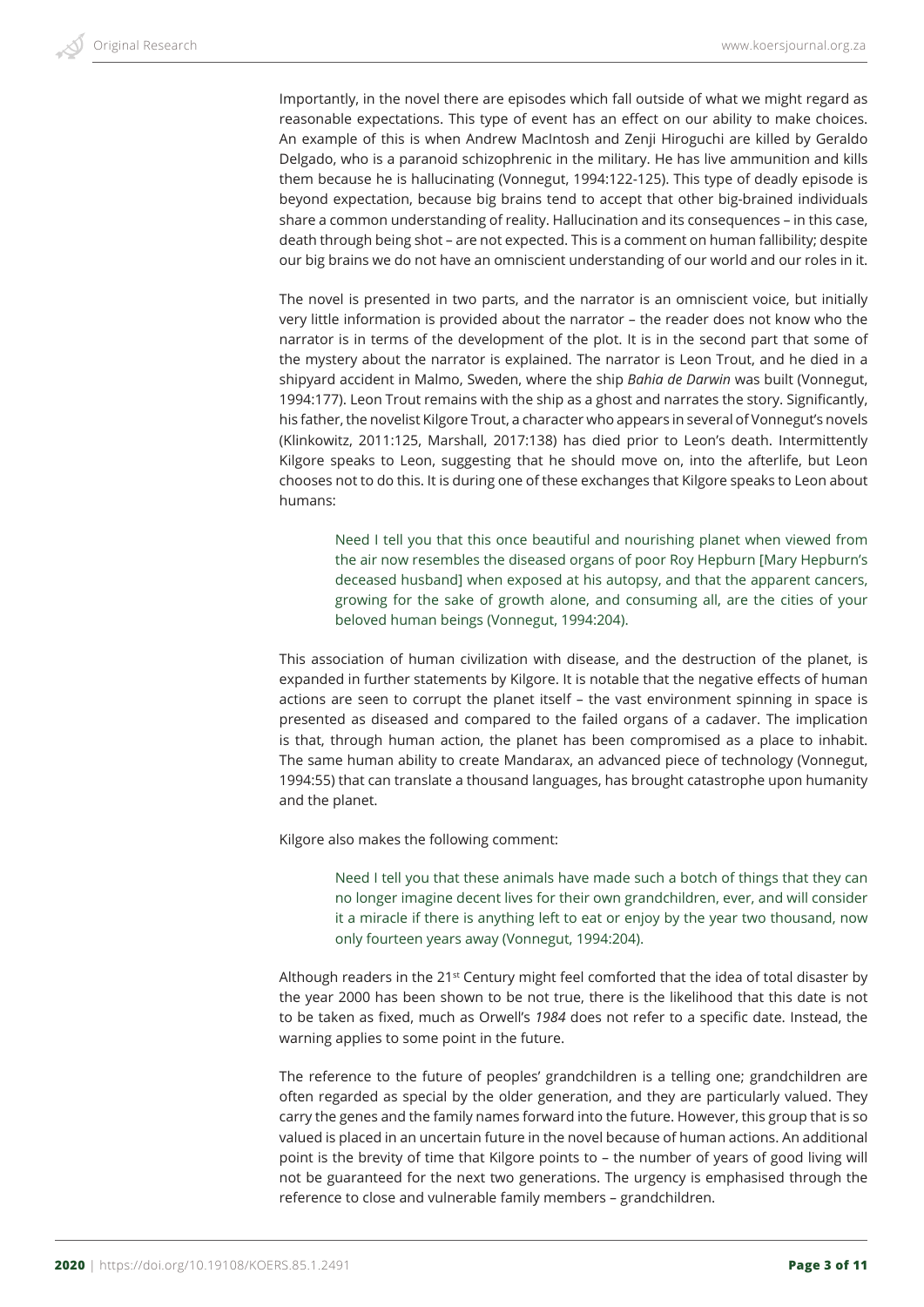Kilgore makes one further observation about humans that has significance:

Like the people on this accursed ship, my boy, they are led by captains who have no charts or compasses, and who deal from minute to minute with no problem more substantial than how to protect their self-esteem (Vonnegut, 1994:204).

This final comment is a metaphor for human existence; the ship that wanders without purpose, guided by incompetence, is a lesson to all those who trust their leaders. The significance of this issue is very marked, in that because people trusted their leaders, they were led, in a blundering manner, along a tragic arc of history; human beings evolved into another species partly because they followed poor leaders. The self-centredness of the leaders is a significant problem; these people do not lead for others, as a form of service – they lead for themselves.

There is a comment on human actions that are self-centred in Darwin's account of the treatment of the Aboriginal people of Tasmania, previously called Van Diemen's Land. The Aboriginal people were removed from Tasmania and put on an island, so that they could not trouble the colonisers living in Hobart (Darwin, 1987:430). The indigenous people were regarded as thieves and troublemakers. Darwin notes that the gradual decline in numbers of the Aboriginal people, towards extinction, is "partly owing to the introduction of spirits, to European diseases… and to the gradual extinction of the wild animals" (Darwin, 1987:217). Once they were removed to the island, the population numbers of the Aboriginal people fell over a period of time. The existence of the Aboriginal people was compromised to the point of extinction by the actions of big-brained people.

Furthermore, in his travels across the planet Darwin notes many things regarding evolution and the consequences of failing to adapt. In Brazil Darwin describes finding bones which turn out to be fossilised tooth fragments from a mastodon, an extinct species (Darwin, 1987:120). In addition, Darwin comments on the extinction of large numbers of species in North and South America (Darwin, 1987:165). Darwin says that we can speculate, but are unlikely to know the precise cause of extinction (Darwin, 1987:166). In a sense Kilgore Trout is echoing the thinking of Darwin; animal species that fail to adapt will die. As a consequence of following incompetent leaders, the human species is under threat and needs to adapt. With extinction as a possibility, the evolution of humanity into seal-like beings is something which cannot be seen as entirely negative; a more dire alternative is to disappear entirely.

One idea with which Darwin is strongly associated is that of evolution. The novel holds within it overt statements of evolution, in that human beings become something else through adaptation over time, but there are additional elements in the novel that allude to this process of change. For example, the technology of Mandarax, which can translate a thousand languages, is an evolution of the technology of Gokubi, which could only translate ten languages. However, Mandarax is not a practical tool; when asked questions Mandarax tends to respond in quotations from poetry. These quotations are generally of little practical use. The narrator states:

The uselessness of all its knowledge would so anger the Captain that he threatened to throw it into the ocean (Vonnegut, 1994:56).

The Captain eventually does this, on the last day of his life, at the age of eighty-six (Vonnegut, 1994:56).

Examples of the uselessness of Mandarax's commentary is found in the quote below, which is a response to an observation about the ages of the shipwreck survivors, one of whom has a beard. Notably Mandarax focuses on the beard, which is not the main point, and the response, below, is of no practical use: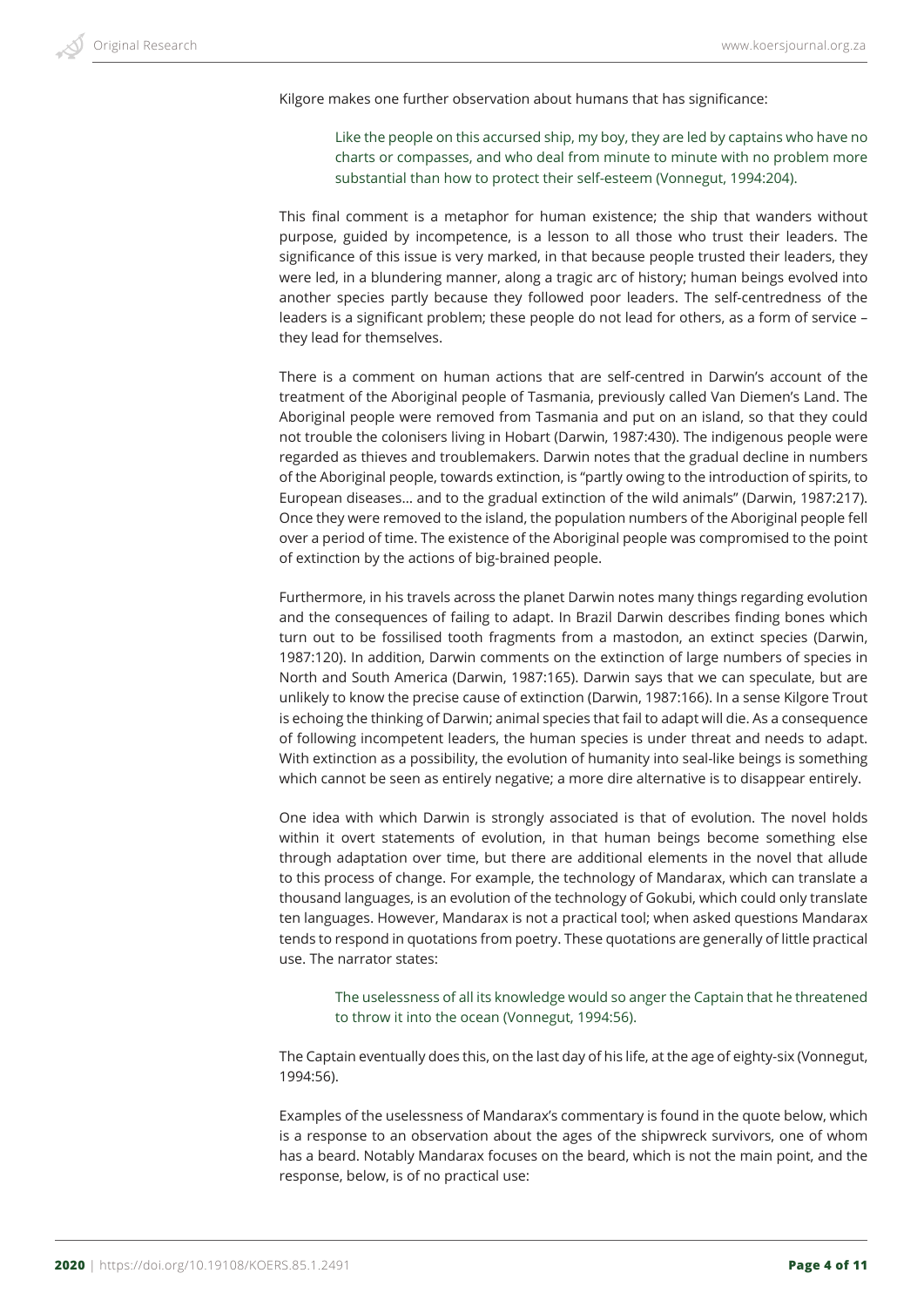There was on Old Man with a beard, Who said: "It is just as I feared! Two owls and a hen Four larks and a wren

Have all built their nests in my beard" (Vonnegut, 1994:215).

This type of commentary is simply a borrowing from Edward Lear and is of no value in providing advice or information about survival on the island. Another example occurs earlier, in which the use of the word Mayday! signalling the need for help, elicits a response about the month of May – a poem written by A. E. Houseman (Vonnegut, 1994:200). Despite the seeming irrelevance of the Edward Lear limerick about birds, there is a tenuous connection to Darwin. In *The Voyage of the Beagle* there is a chapter on birds. Apart from the famous statements about finches, there are also references to other birds, including two owls and a wren (Darwin, 1987:363). Whilst these birds are mentioned by Darwin and by Lear, they are not connected in any other way. Lear used them for rhyming purposes and Darwin was collecting and categorising information for scientific research. The mention of the birds in both texts (and in Vonnegut's novel) is unlikely to be deliberate or indicative of shared purpose.

Another example of evolution is that of the cruise ship, which is originally named the *Bahia de Darwin*. It changes from being a luxury liner to being a ship of refugees, and it changes from this to a wreck. When it is stuck on the reef near the island the survivors re-name the ship *The Walloping Window Blind*, which is from a song Mandarax quotes to Mary Hepburn (Vonnegut, 1994:211). The Kanka-bono girls like the name because of its sound; they do not understand English. The meaning of the name for these girls is not linked to the denotation or connotation of the words – it is linked to the phonological elements. The ship's original name alludes to the theory of evolution and the Galapagos Islands, and the concept is then played out in the changing status of the ship. The word Bahia, from the original name, means "bay", and it makes reference to chapters in Darwin's *The Voyage of the Beagle*, in which an area named Bahia Blanca, in Brazil, is described in detail (Darwin, 1987:11).

In his commentary on Vonnegut's novel the critic Ian Marshall makes the point that Vonnegut acknowledges a debt to Darwin, but also acknowledges Stephen Jay Gould. According to Marshall, the idea of evolution itself has evolved. Whilst Darwin thought of evolution as a slow and gradual process, Gould suggests that at times there might be bigger changes – termed "punctuated equilibrium" – and Akiko is an example of this (Marshall, 2017:138). She changes to a human-like being covered in fur (a change that takes one generation to accomplish) as a consequence of her mother being exposed to the effects of the radiation after the bombing of Hiroshima. This type of mutation is not gradual, suggesting a modification to Darwin's conception of evolution.

The voyage of the *Bahia de Darwin* is an allusion to the voyage of the *Beagle*, but there is another ship alluded to in the novel. Noah's Ark is referred to when it is clear that the Captain is not navigating with any precision. When asked to name any island that is nearby, the incompetent and confused captain says: "Mount Ararat" (Vonnegut, 1994:201). A little later the spirit of Kilgore Trout, in discussion with his son, refers to the people on the ship as animals (Vonnegut, 1994:206). The two references make a link between the ship in Vonnegut's novel and Noah's Ark. However, while the Ark is associated with the purpose(s) of a deity, the ship in Vonnegut's novel is a vessel moving haphazardly – there is no evidence of a higher purpose.

Another connection between Vonnegut's novel and Darwin's work is the number of references to the fauna of the Galapagos Islands. Included in the list are the giant land tortoises (Darwin describes their size, their speed of movement, and the young tortoises falling "prey in great numbers to the carrion-feeding buzzard") (Darwin, 1987:367-369.).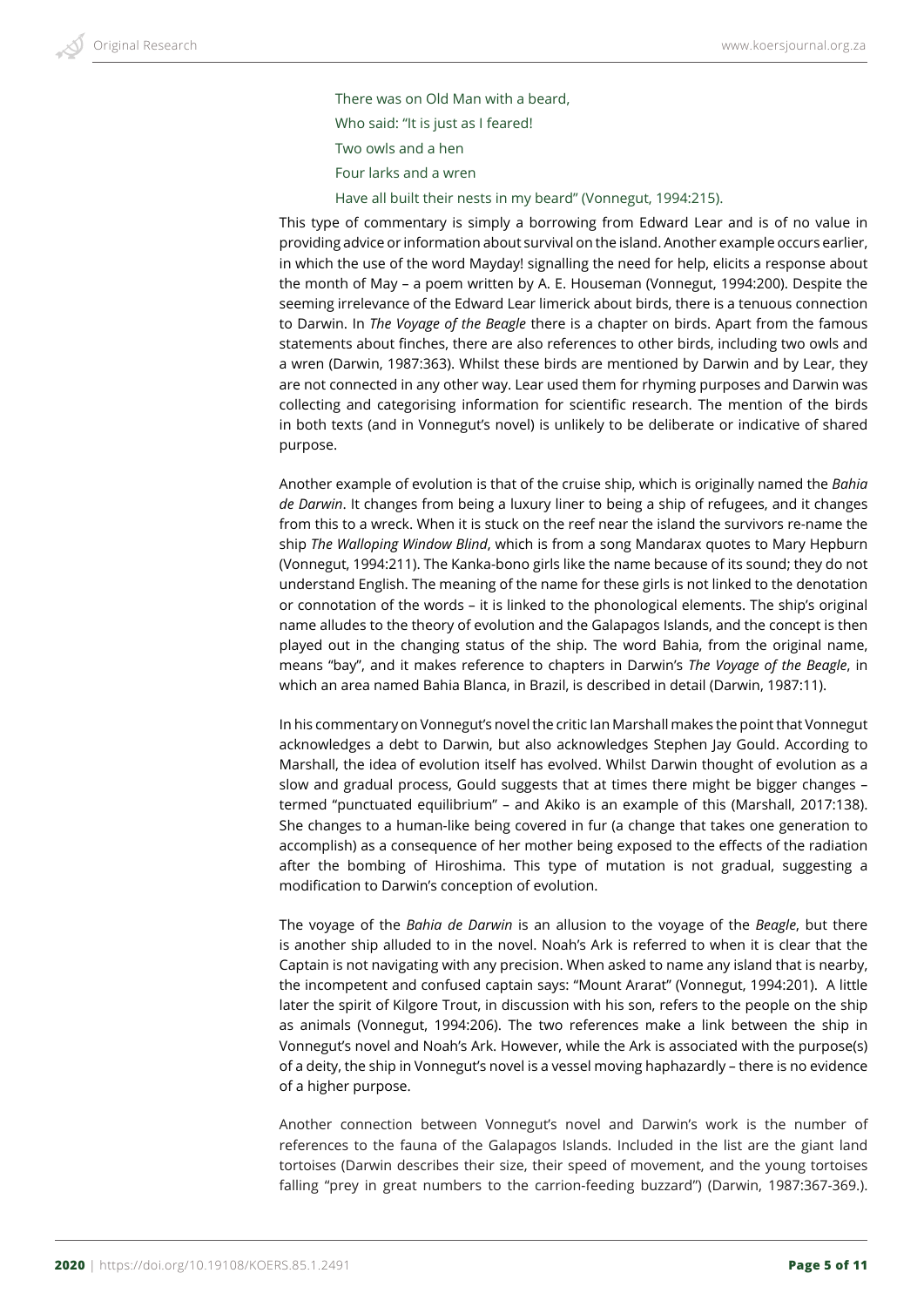In addition, there are birds, including the blue-footed boobies, who engage in a courtship dance that intrigues some human observers (Vonnegut, 1994:87-89).

The finches, famously recorded by Darwin as having beaks of varying sizes, evolved for different purposes, and are also referenced as being part of Mary Hepburn's classes at school (Vonnegut, 1994:108-110). In her commentary on Darwin's *The Origin of* Species, Janet Browne states that the finches Darwin encountered had "beaks differently adapted to eat insects, cactus, or seeds" (Browne, 2006:41). Darwin became aware that the birds had adapted to specific environments, having "diversified from a common ancestor" (Browne, 2006:41). Earlier in her book Browne comments on the voyage of *The Beagle*, pointing out that in 1835 the ship stopped at the Galapagos islands. "Ironically, Darwin did not notice the diversification of species on the Galapagos islands during the *Beagle's* five-week visit, even though the English official on Charles Island (Isla Santa Maria) informed him that the giant tortoises were island-specific" (Browne, 2006:26). The tortoises, the birds, and the iguanas (to be addressed below) are all categorised within a scientific system that is dependent on big brains for its value.

The iguanas are mentioned in the novel on several occasions. Bobby King, the organiser of the cruise, has a stuffed iguana on his desk. This specific animal might be seen to have no greater purpose than to be an exotic ornament, but it also has a purpose in the novel of being part of King's branding:

He had made that reptile the totemic animal for the cruise – had caused its image to be painted on either side of the *Bahia de Darwin's* bow, and to appear as a logo in every ad and at the top of every publicity release (Vonnegut, 1994:78).

The use of the iguana image in marketing reflects how natural resources are used for human purposes; in this case the purpose is to make money. Bobby King has no scientific interest in the iguanas, and this differentiates him from Darwin and Darwin's purposes.

Although the iguanas are part of Bobby King's marketing, a different usage for the iguanas is presented when the ship runs aground. The survivors of the wreck beat many of the iguanas to death because they are a source of food (Vonnegut, 1994:209). In this case, when survival is paramount, scientific enquiry is of no consequence; nobody suggests observing the iguanas for purposes of gaining knowledge. In addition, the issue of marketing no longer has any significance. The blue-footed boobies, who were previously of interest because of their courtship dance, also become a source of food after the shipwreck (Vonnegut, 1994:87).

The issue of life, death, and dying is mentioned several times in the novel. In the Swedish shipyard there are accidents in which people die. At the funerals, it is common to say: "Oh, well – he wasn't going to write Beethoven's Ninth Symphony anyway" (Vonnegut, 1994:196).

In other words, the dead person's contribution to humanity was not significant; nothing differentiated the dead person from the great human mass. However, it must be noted that while many humans cannot create great works of art, *somebody* wrote Beethoven's Ninth Symphony. The evolved creatures of the book, with their small brains and flippers cannot compose music or create any form of art. The loss of the big brains has left humans with greater simplicity, but also with a more constrained existence. There is an ironic sense of lost opportunity; despite the big brains, and the implied knowledge and critical ability these hold, human beings have made poor decisions about their own and the planet's future.

I move now to the ecocritical theory of Greg Garrard, whose work is significant in terms of foregrounding the discipline. Garrard presents the reader with several categories of theoretical positioning, and one such position is labelled cornucopia; in essence, the horn of plenty. Garrard points out that this position is one that is anti-environmentalist, in that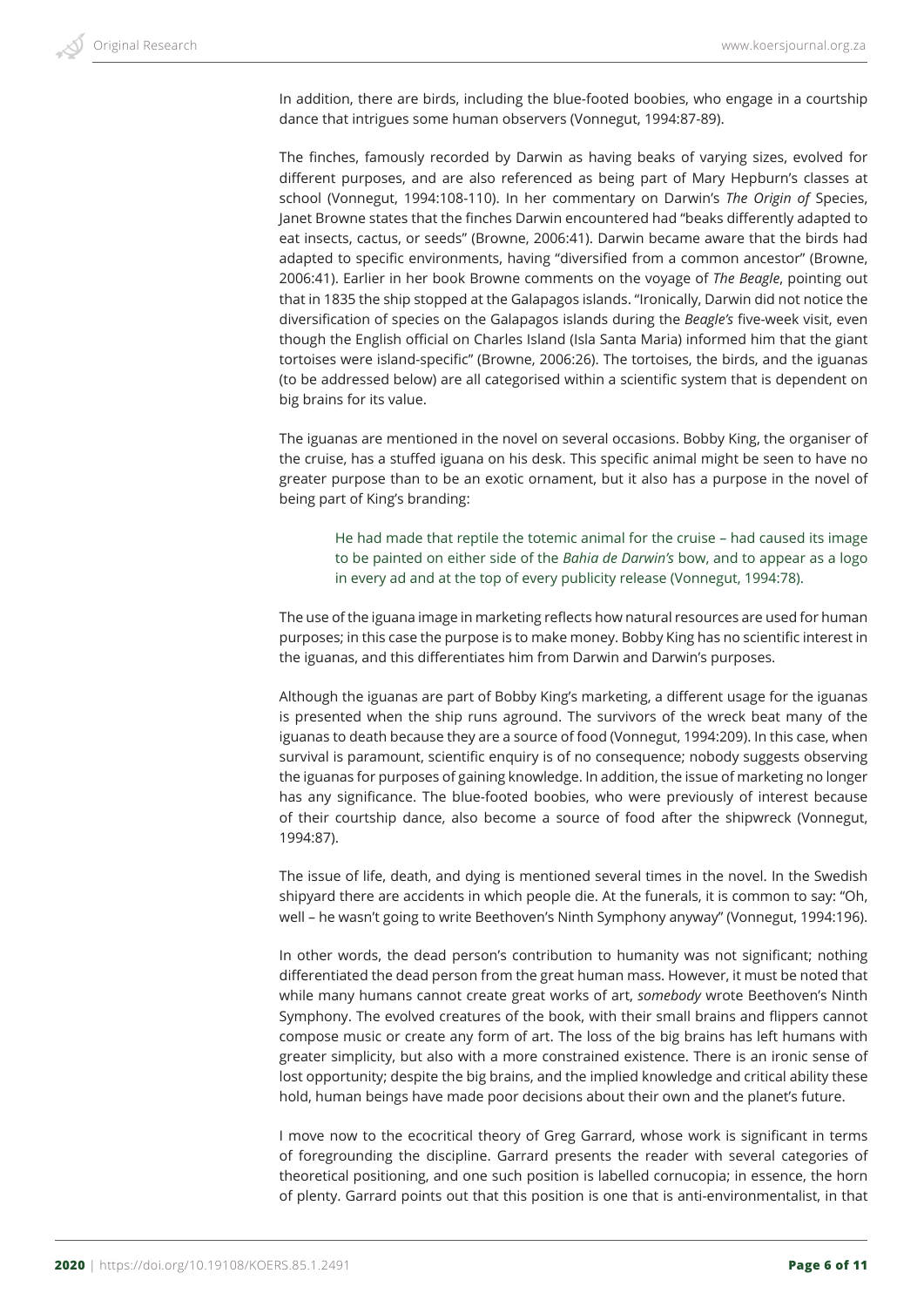it celebrates human ingenuity and the use of resources to improve human standards of living (Garrard, 2012:19). When confronted with arguments regarding the wasteful use of resources, or pollution, the advocates of this position respond that the use of the resources might lead to challenges, but the big brains available for problem solving will be able to provide a solution. Garrard states that they argue: More people on the planet means more resourceful brains, more productive hands, more consumption and therefore more economic growth (Garrard, 2012:19). The logic of the cornucopians is flawed, in that having more brains addressing a problem will not be of value if they are all thinking in the same way.

Garrard's most damning statement regarding cornucopia is probably: Nature is only valued in terms of its usefulness to us (Garrard, 2012:23).

This claim locates the cornucopian group in a situation that addresses the planet simply as a set of resources for human use, or human benefit. In Vonnegut's novel there are several characters who are committed to pursuing the maximising of personal wealth even as the economies of many countries are failing, and society is about to descend into a state of disorder and chaos. For these characters the pursuit of individual or personal benefits is more important than any other aspect of society. They have narrow, limited, interests and act only for themselves.

Garrard acknowledges that, decades prior to his own writing, Rachel Carson addressed the issue of pollution in her text *Silent Spring*, published in 1961. Her concern was about the effects of poison such as DDT on the water supply. She states:

The most alarming of all man's assaults upon the environment is the contamination of air, earth, rivers, and sea with dangerous and even lethal materials. This pollution is for the most part irrecoverable; the chain of evil it initiates not only in the world that must support life but in living tissues is for the most part irreversible (Carson, 1961:6).

Carson is suggesting that the actions of human beings are leading to damage to the environment which cannot be corrected. This echoes the sentiments of Kilgore Trout, who claims that human beings have destroyed the planet much like a disease. This despite the big brains of the human population.

At a later point in her book Carson makes the following comment, suggesting that humans see nature only as a resource for human purposes:

The "control of nature" is a phrase conceived in arrogance, born of the Neanderthal age of biology and philosophy, when it was supposed that nature exists for the convenience of man (Carson, 1961:297).

This concern is similar to that of critics of the cornucopian conviction who argue that the environment in which we live should not be treated simply as a resource for business. The consequences of the failure to address environmental damage outlined by Carson are echoed in Vonnegut's novel.

An ecocritical position that is very different from that of cornucopia is the position entitled Deep Ecology. Arne Naess, regarded as the father of the movement, made several observations. His first statement on the basics of the Deep Ecology movement is: "The flourishing of human and nonhuman life on earth has inherent value. The value of nonhuman life-forms is independent of the usefulness of the nonhuman world for human purposes" (Naess, 2008:111). This position contrasts significantly with that of those who support the cornucopian position; for Deep Ecologists the value of the environment is not dependent on its usefulness in terms of human purposes.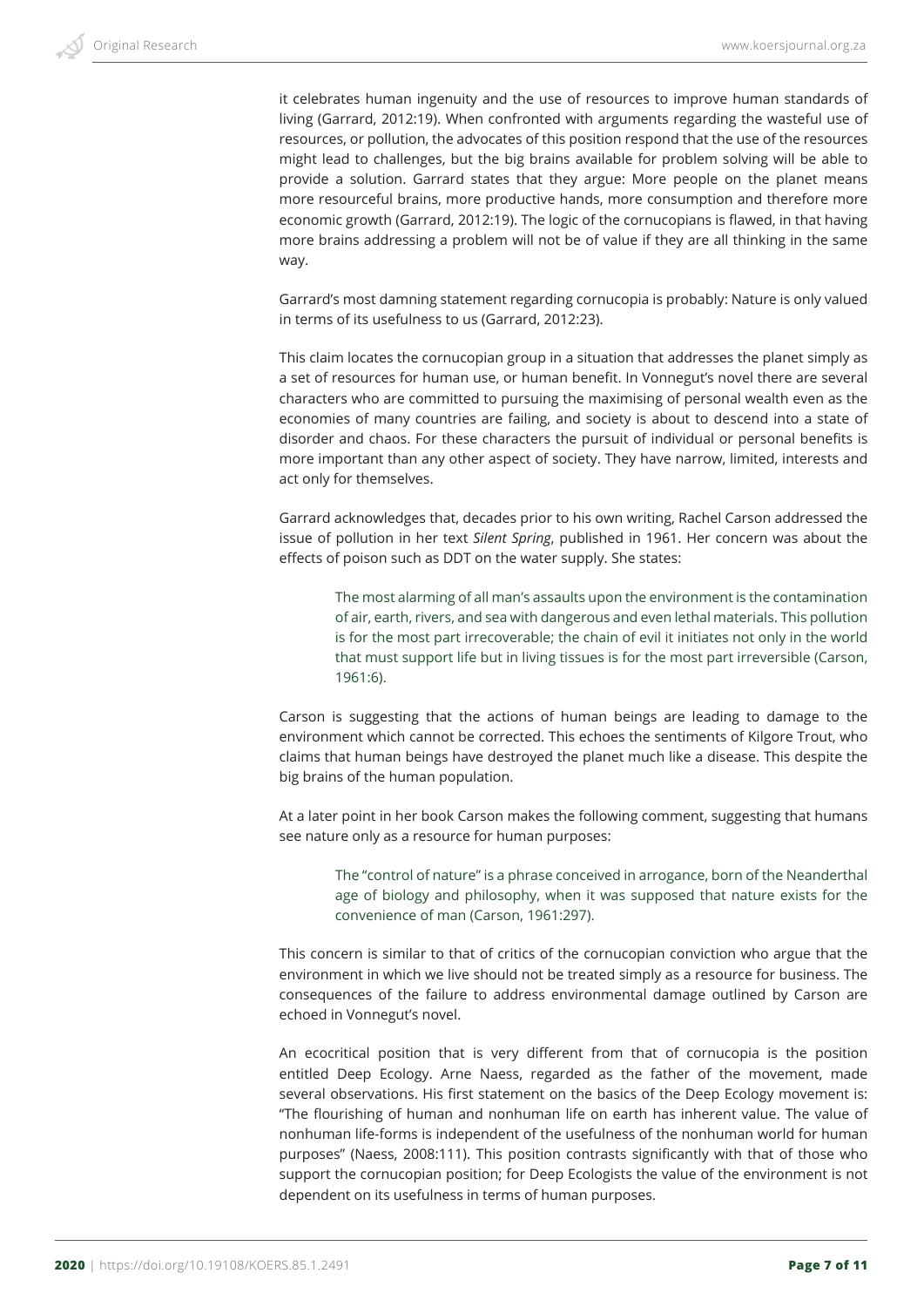Naess also commented on the idea of sustainable development:

The formidable capacity of our brains makes it easy for us to "see ourselves in others", not only in other human beings but in every living being… Compassion, aided by the brain, encompasses everything capable of pain… Our contemplation of the development of life on earth through countless millions of years, the development of the richness and diversity of life-forms, almost inevitably makes mature, informed human beings adopt a wider perspective (Naess, 2008:296).

For Naess, then, the human brain with its remarkable capacity for thought, is an essential element of the process of problem-solving. This differs from Vonnegut, who sees the big brains as a problem, because they are located in humans who are too self-centred, and too committed to making a profit.

Naess also expressed several ideas about the future. His position, like that of Anne Frank, is optimistic, and he argues that our environment will recover, over a period of many years, like a patient recovering from a disease (Naess, 2008:309). However, this will only be possible if humans change their behaviour. There is no evidence of this happening, or, if it is happening, such a movement is still dwarfed by industry and business.

Lawrence Buell addresses the concept of ecocriticism and points out that it, too, has evolved. Initially a discipline located primarily in the field of writing, it has grown to be an interdisciplinary field, including elements of literature, art, architecture and cinema. Buell comments thus:

Projects will need to become much more than an Americanist, much more than an Anglophone affair… The planetary scope of the multiple environmental "crises" facing earth and earthlings in the twenty-first century requires a capacity to communicate on a planetary scale, in simultaneous recognition of shared concerns and cultural particularities, for which we are only now starting to generate the requisite vocabularies (Buell, 2011:107).

The concern for planetary action mirrors (unintentionally) the observation of Kilgore Trout about the planet as a diseased place. Although there is a suggestion of a possible happy outcome, Kilgore Trout's words suggest that human beings lack leadership and the ability to make decisions that will lead to a positive ending.

In the late 1980s Vonnegut was asked by the advertising agency of the Volkswagen company to compose a letter to earthlings in 2088AD – one hundred years into the future. He describes this future audience in the following way: "Everybody will sit around all day punching the keys of the computer terminals connected to everybody there is" (Vonnegut, 1992:110-112). This was a remarkably prescient view of the world in 2020. Notably the people are all connected to each other but are frequently not connected to matters beyond themselves. Vonnegut makes an additional point that there are too many people on the planet (Vonnegut, 1992:111).

In addressing the future audience Vonnegut has the following suggestions:

- 1. Reduce and stabilise your population.
- 2. Stop poisoning the air, the water, and the topsoil.
- 3. Teach your kids, and yourselves, too, while you're at it, how to inhabit a small planet without helping to kill it.
- 4. Stop thinking science can fix anything if you give it a trillion dollars (Vonnegut, 1992:112).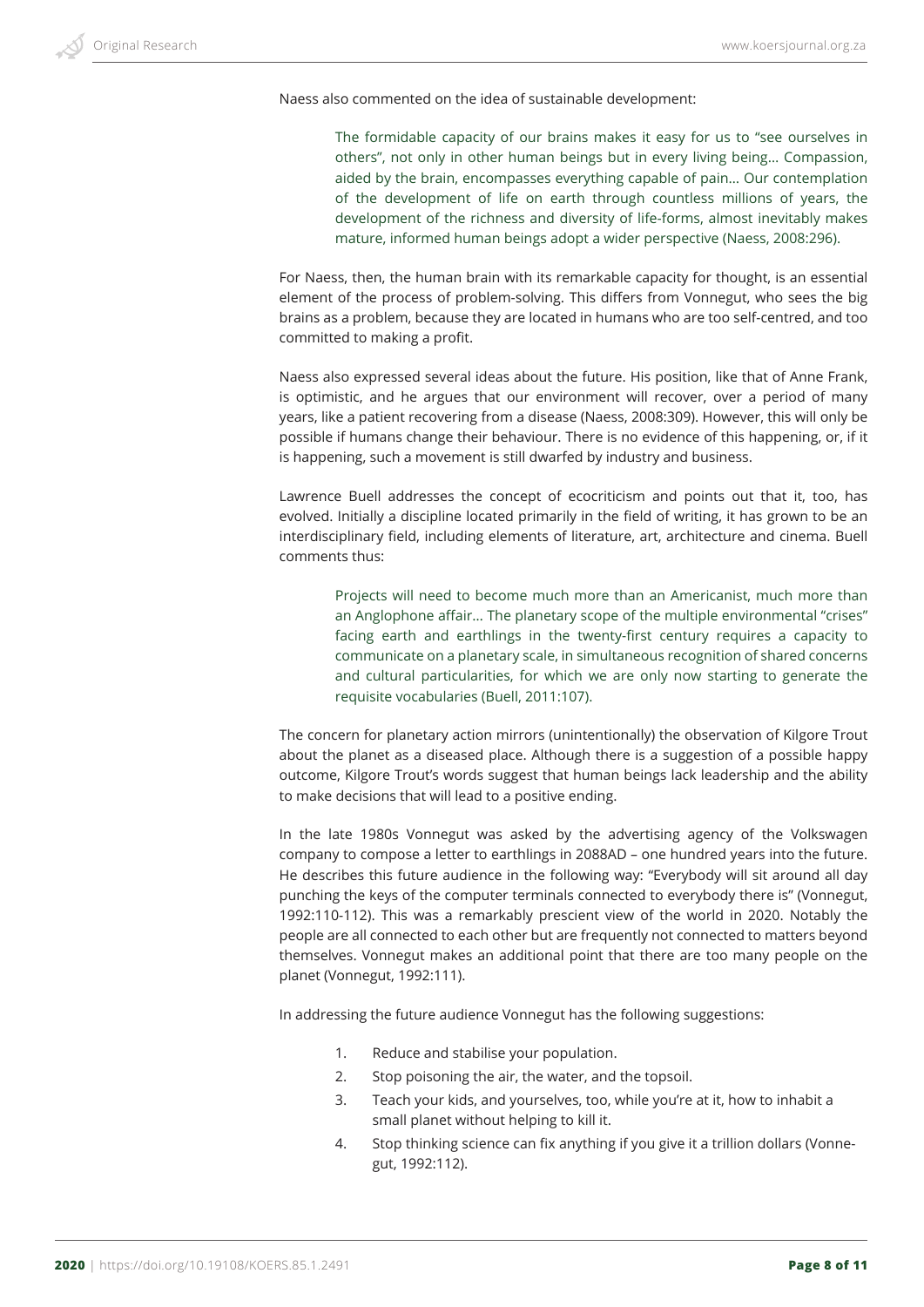

These statements are similar to the claims made by Naess and Carson. The final point is an important one, because it is a refutation of the cornucopian position, which is that answers to environmental challenges can be developed through investment.

Vonnegut makes a final comment about humans in terms of their attitudes to the environment in which they live:

Aliens in 100 years might find a message from humanity carved on the Grand Canyon wall:

"We probably could have saved ourselves, But were too damned lazy to try very hard" (Vonnegut, 1992:116).

From the above it is clear that Vonnegut, in typical satirical fashion, presents an image of humanity that lacks fundamental abilities and skills, or has fatal flaws (in this case laziness). It is noteworthy that humanity gains this insight in time to carve the message, but after the opportunity to save themselves. In a sense, then, humanity perishes knowing that it has failed, making its own tragedy evident to the population.

The issue of big brains and human knowledge is addressed by Gaia Vince, who was mentioned some pages earlier. She states:

Anatomically modern human beings didn't arrive until nearly 200 000 years ago and it was touch and go whether we would survive. But something pulled us through, the something that differentiated us from the other species in this shared biosphere and make us so successful that we now rule over the world: the human brain (Vince, 2014:2).

Vince also points out that human development that is termed "the Great Acceleration" has resulted in this species developing technology that has culminated in planet-changing activities in the shape of deforestation and huge amounts of waste, which have had negative consequences for the planet. At the same time, the nearest relative to humans, the chimpanzees, live much as chimps lived 50 000 years ago (Vince, 2014:3). However, in contrast with this depiction of chimpanzees being possibly benign and involved in their world in a manner that has no negative consequences for the planet, Leonard Mlodinow makes the point that chimpanzees and bonobos have significant muscle strength and sharp teeth which resulted in these species having "savaged their way into their ecological niche" (Mlodinow, 2016:20). This terminology suggests that the close relatives of humans have imposed their presence on an environment, which is a somewhat different view from that of Vince, whose comments about the unchanged manner of life of chimpanzees suggest a situation of balance and stasis.

Vince, writing in the twenty-first century, expresses several opinions about the environment, and she comments about her own visit to the Galapagos Islands. There is significant evidence of invasive species and, although there is an attempt to use science to manage the environment, and reduce invasive species, some people think that this effort will be unsuccessful (Vince, 2014:285-286). The changes have been wrought by human intervention, and they date back decades. Vince points out that Darwin had a five-week stopover in 1835, while travelling on *The Beagle*, "and noticed seventeen introduced species just three years after humans started permanently living on the islands" (Vince, 2014:267). Vince seems to be suggesting that human brains (big though they are) seem unable to address the challenges caused by the consequences of human decisions and actions.

Another commentator on the effects of human interaction on the Galapagos Islands is Martha Honey, who addresses the topic of ecotourism on the islands. The irony of ecotourism is that it is driven by a recognition of the negative effects of human activity on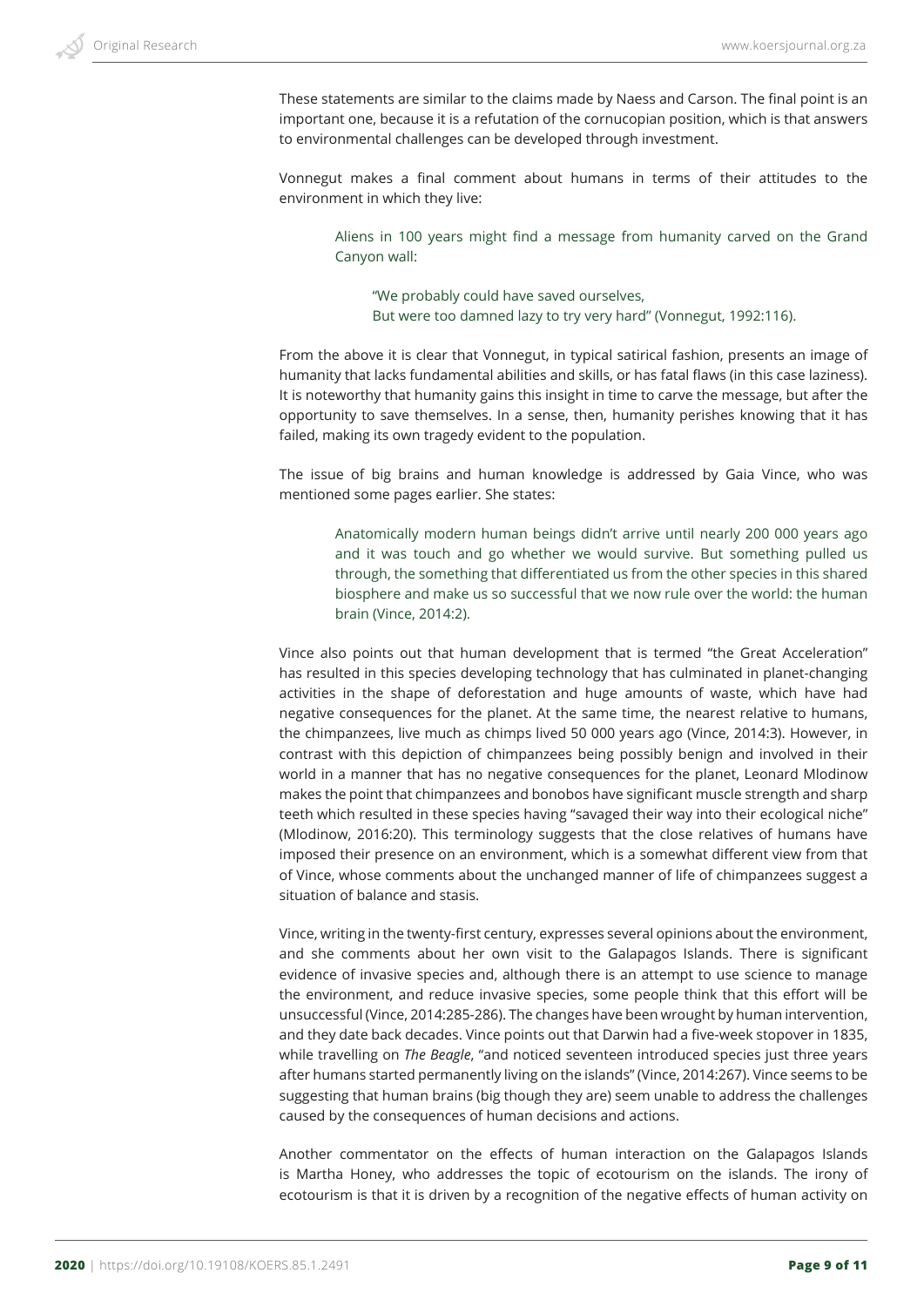the environment, but in itself ecotourism is also an economic activity. There are echoes of *The Nature Cruise of the Century* in ecotourism, in that it is an economic activity, but the intention of this process is not a cynical money-making scheme. Honey states:

Since the 1960s, scientific research, sound park management, well-trained naturalist guides, and a fairly well-regulated and responsible nature tourism industry have helped ensure that the wildlife of the Galapagos has been little disturbed by the steep rise in visitors. But since the late 1980s, the Galapagos Islands have had to cope with a variety of complex problems – new immigrants, introduced species, industrial fishing, unemployment, and conflicts between development interests and park management – that have come in the wake of the ecotourism boom (Honey, 2008:121-122).

In addition, Honey makes the point that the Galapagos authorities are managing the numbers of tourists and tourist operators, in an attempt to support the fragile ecosystem. She provides the following information:

By the late 1990s and into the New millennium, the islands had eighty to ninety registered yachts, motor cruisers, cruise ships, and day boats. Between 1981 and 2006, the number of tourism boats increased from 40 to 80, and their capacity grew from 597 to 1805 passengers. In 2007, eighty-four tourism boats were registered…: seventy-nine live-aboard boats ("floating hotels") and five day-tour vessels; about 40 percent are locally owned (Honey, 2008:128).

This commentary is interesting from the point of view of categorising and comparison (the number of boats at any time, and the nature of the boats) – it is typical of the manner in which science approaches information, and is a reflection of the reliance on big brains. However, Vonnegut's position is one in which the functioning of human big brains cannot prevent the tragic outcome. Counting boats and tourists, and registering boats, will not stop the environmental catastrophe.

Whilst Garrard and other theorists debate the relative merits of ecocritical theories, Vonnegut has written the future of the human species, in which we are no more than seals. Our big brains have led to this future, in which we have no glory.

However, we must acknowledge that Vonnegut wrote the novel, using his big brain to draw attention to our imitations and the possible dire future. Vonnegut's big brain knew that the readers of *Galapagos* would be people with their own big brains, and possibly they would think and react before it is too late.

## **References:**

Browne, J., 2006. *Darwin's Origin of Species: A Biography*. Vancouver: Douglas & McIntyre.

- Buell, L. 2011. Ecocriticism: Some Emerging Trends. *Critical Humanities and the Social Sciences, 19 (2) (Spring/Summer 2011), pp. 87-115.*
- Carson, R. 1961. *Silent Spring*. New York: Mariner Books.
- Darwin, C. 1987. *The Voyage of the Beagle*. London: Marshall Cavendish. (Originally published 1845).

Garrard, G. 2012. *Ecocriticism*. Second Edition. London: Routledge.

Honey, M. 2008 *Ecotourism and Sustainable Development, Second Edition: Who Owns Paradise?* Washington, DC: Island Press.

Klinkowitz, J. 2011. *The Vonnegut Effect*. Columbia, South Carolina: University of South Carolina Press.

Marshall, I. 2017. Kurt Vonnegut's "Homage to Santa Rosalia": The "Patroness of Evolutionary Studies" and *Galapagos*. *Evolutionary Studies in Imaginative Culture,* 1(1).

Mlodinow, L. 2016. *The Upright Thinkers*. London: Penguin.